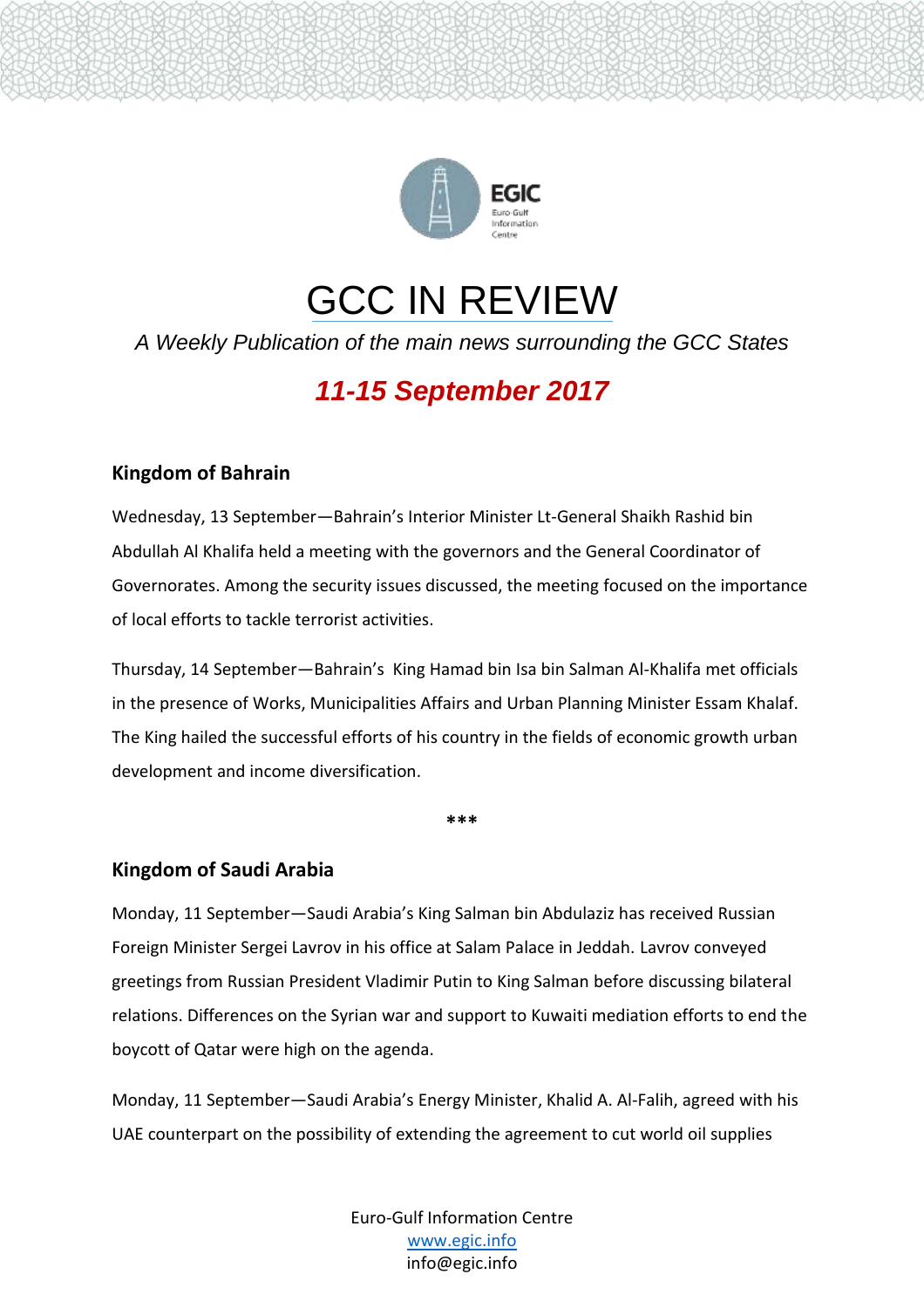after March 2018. The Saudi minister previously held talks on the same issue with his Venezuelan and Kazakh counterparts.

Wednesday, 13 September—Saudi state news agency SPA announced the arrest of 20 influential preachers and religious scholars by KSA's authorities. The arrested are accused of having engaged in destabilizing activities on behalf of foreign parties.

Wednesday, 13 September—Saudi Arabia's ambassador to Egypt and delegate to the League of Arab States, Ahmed Kattan, declared Qatar will regret its relations with Iran as the Ayatollahs' regime is the enemy of all the Arab states in the Gulf. Such declaration came in response to a statement by Qatari Minister of State for Foreign Affairs, Sultan bin Saad al-Marikhi. During the 148th Foreign Ministers' ordinary session at the Arab League Council Al-Marikhi described Iran as an "honourable country" and phrased Qatari efforts to boots relations with the Islamic Republic.

Thursday, 14 September—Colonel Turki bin Saleh al-Malki, spokesman of the Saudi-led coalition which aims to restore Yemen's legitimate government, discussed reports of plans by the Houthi militias to dislodge their ally, former president Ali Abdullah Saleh, from the capital Sana'a. He commented that, if carried out, the Houthi move, would signify the solidification of Iran's control over northern Yemen.

**\*\*\***

#### **State of Kuwait**

Thursday, 14 September— Kuwait's law reinstating mandatory national military service in the country took effect once again, after it had been suspended for 16 years. Under the compulsory legislation, Kuwaitis aged 18 and above are required to join military service. The reinstitution of mandatory military service in Kuwait signals government concerns with the ongoing regional wars and with the weakening of the Gulf Cooperation Council affected by strong opposition between Qatar and other member states.

\*\*\*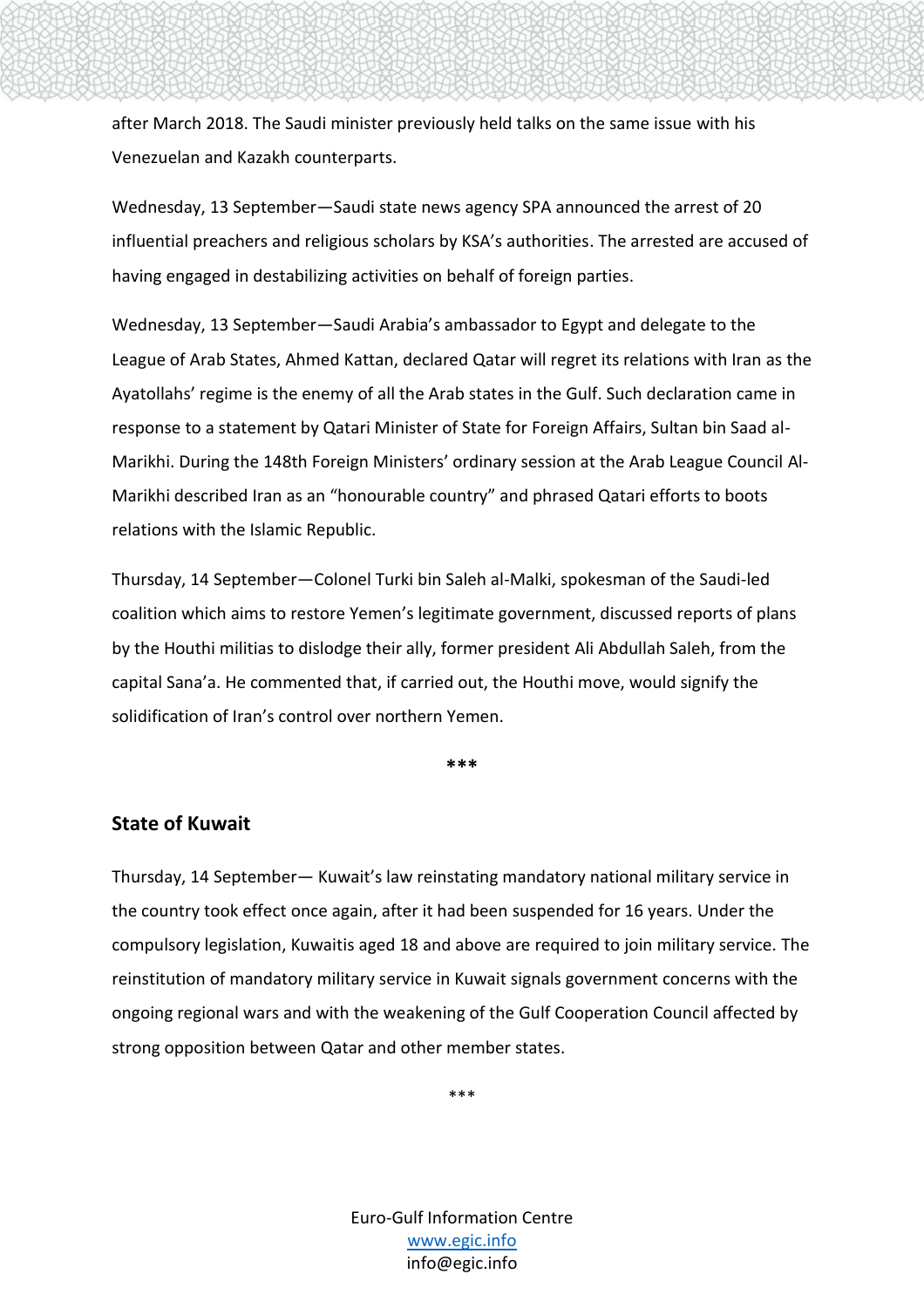#### **State of Qatar**

Wednesday, 13 September—Turkey's presidency announced an imminent trip by Qatar's Emir, Sheikh Tamim bin Hamad al-Thani, to visit Turkish President Tayyip Erdogan in Ankara. Turkey has been a solid Qatari ally since the start of the boycott by the Anti-Terror Quartet even announcing the expansion of its military base in Doha.

Wednesday, 13 September—Moody's new report on the current GCC crisis unveils how Qatar faces large economic, financial and social costs stemming from related travel and trade restrictions. The rating agency in particular, outlined the dangers related to the continued capital outflows from Qatar's banking system.

Thursday, 14 September—Gulf based human rights groups condemned Doha's move to revoke the citizenship of Sheikh Taleb bin Lahom bin Shreim, the head of Qatar's based al-Murrah tribe. Sheikh Taleb recently met Saudi Crown Prince Mohammed bin Salman, accompanied by a number of al-Murrah Sheikhs, and affirmed his support to Riyadh against the policies of the present Qatari leadership.

Thursday, 14 September— Qatari opposition figures, during the 2017 conference they organized in London, discussed with US, UK and Middle Eastern politicians on Qatar's founding and support to terror groups.

\*\*\*

#### **Sultanate of Oman**

Tuesday, 12 September—Oman's Deputy Prime Minister for International Relations and Cooperation Affairs, Sayyid Asa'ad bin Tariq Al Said, received in his office Andrew John Cowell, the United Kingdom's Ambassador to the Sultanate. The bilateral meeting focused on ways to increase both trade and military cooperation between Oman and the UK. Thursday, 14 September—Oman's Rural Areas Electricity Company (RAEC), has signed two agreements for the development of the Dhofar Wind Power Project, the first utility scale wind-based renewable project in the GCC. The wind power project, expected to be completed by end 2019 and connected to the Dhofar grid, represents the first sizable Omani investment in renewable energies.